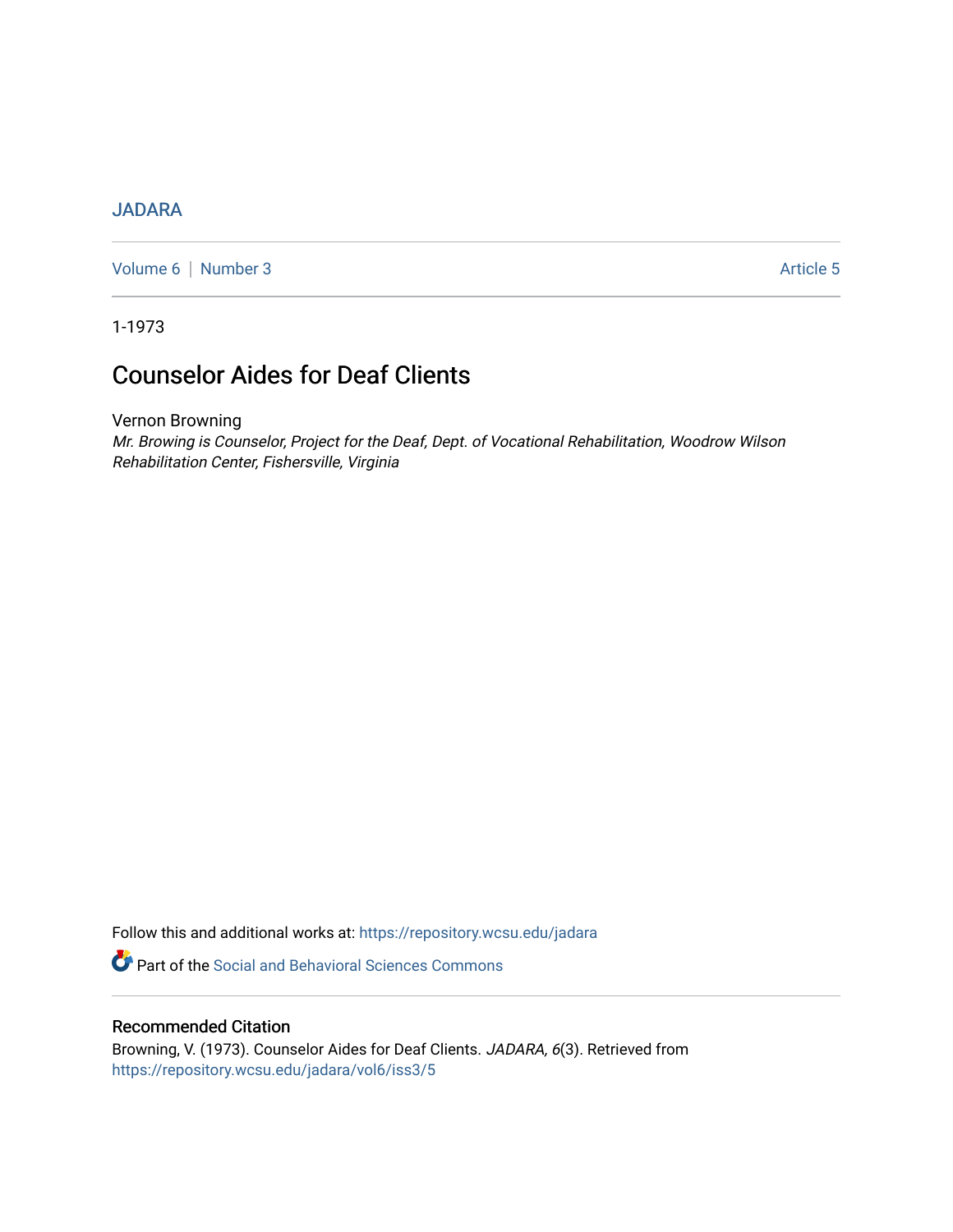$\label{eq:2.1} \mathcal{L}(\mathcal{L}^{\text{max}}_{\text{max}}(\mathcal{L}^{\text{max}}_{\text{max}}), \mathcal{L}^{\text{max}}_{\text{max}})$ 

 $\sim 10^{11}$ 

 $\label{eq:2.1} \mathcal{E}_{\mathbf{z}}\left(\mathcal{E}_{\mathbf{z}}\right)=\mathcal{E}_{\mathbf{z}}\left(\mathcal{E}_{\mathbf{z}}\right)=\mathcal{E}_{\mathbf{z}}\left(\mathcal{E}_{\mathbf{z}}\right)=\mathcal{E}_{\mathbf{z}}\left(\mathcal{E}_{\mathbf{z}}\right).$ 

 $\label{eq:2.1} \mathcal{L}(\mathcal{L}^{\mathcal{L}}(\mathcal{L}^{\mathcal{L}}(\mathcal{L}^{\mathcal{L}}(\mathcal{L}^{\mathcal{L}}(\mathcal{L}^{\mathcal{L}}(\mathcal{L}^{\mathcal{L}}(\mathcal{L}^{\mathcal{L}}(\mathcal{L}^{\mathcal{L}}(\mathcal{L}^{\mathcal{L}}(\mathcal{L}^{\mathcal{L}}(\mathcal{L}^{\mathcal{L}}(\mathcal{L}^{\mathcal{L}}(\mathcal{L}^{\mathcal{L}}(\mathcal{L}^{\mathcal{L}}(\mathcal{L}^{\mathcal{L}}(\mathcal{L}^{\mathcal$ 

## COUNSELOR AIDES FOR DEAF CLIENTS

a series and the series of the state of the series of the series of the series of the series of the series of<br>The series of the series of the series of the series of the series of the series of the series of the series o

### VERNON BROWNING

Counselor aides have been mentioned a great deal in the literature of late. Emphasis has been given to utilizing these non-professionals in a role that will increase the efficiency of the State Vocational Rehabilitation Counselor (Ayers, 1969).

One of the more compelling reasons for utilization of an aide is to assist the counselor in dealing more effectively with the client as an entity of his own subculture (HEW, 1968). It is no secret that various subcultures within our society have their own language and "life-style." Often the counselor is hard pressed to relate to a particular language and life-style of a subculture since his own may be so radically different.

Many of our deaf citizens function within what is termed a subculture within our society. They share a certain degree of alientation from society as a result of their hearing impairment, The subculture role provides a sense of belonging that is not always experienced in the hearing society. There is the camaraderie of associating with another who also meets daily the trials and tribulations of functioning in a hearing world. Acceptance and congeniality are heightened by use of special techniques of communication such as sign language.

The subculture has its own particular structure primarily as a result of communication needs. Deaf people regularly visit homes of other deaf people to fraternize and pass on information that the hearing person would pick up via the telephone and casual conversation with associates. Many deaf persons attend church services that utilize interpreters. A very interesting structure within the subculture is the local deaf club that nearly every city of substantial size possesses where regularly scheduled meetings bring deaf individuals together to socialize and to resolve common problems. All of the activities are designed to bring together individuals who share common difficulties and a common language.

Published by WestCollections: digitalcommons@wcsu,

ş.

Mr. Browning is Counselor, Project for the Deaf, Dept. of Vocational Rehabilitation, Woodrow Wilson Rehabilitation Center, Fishersville, Virginia.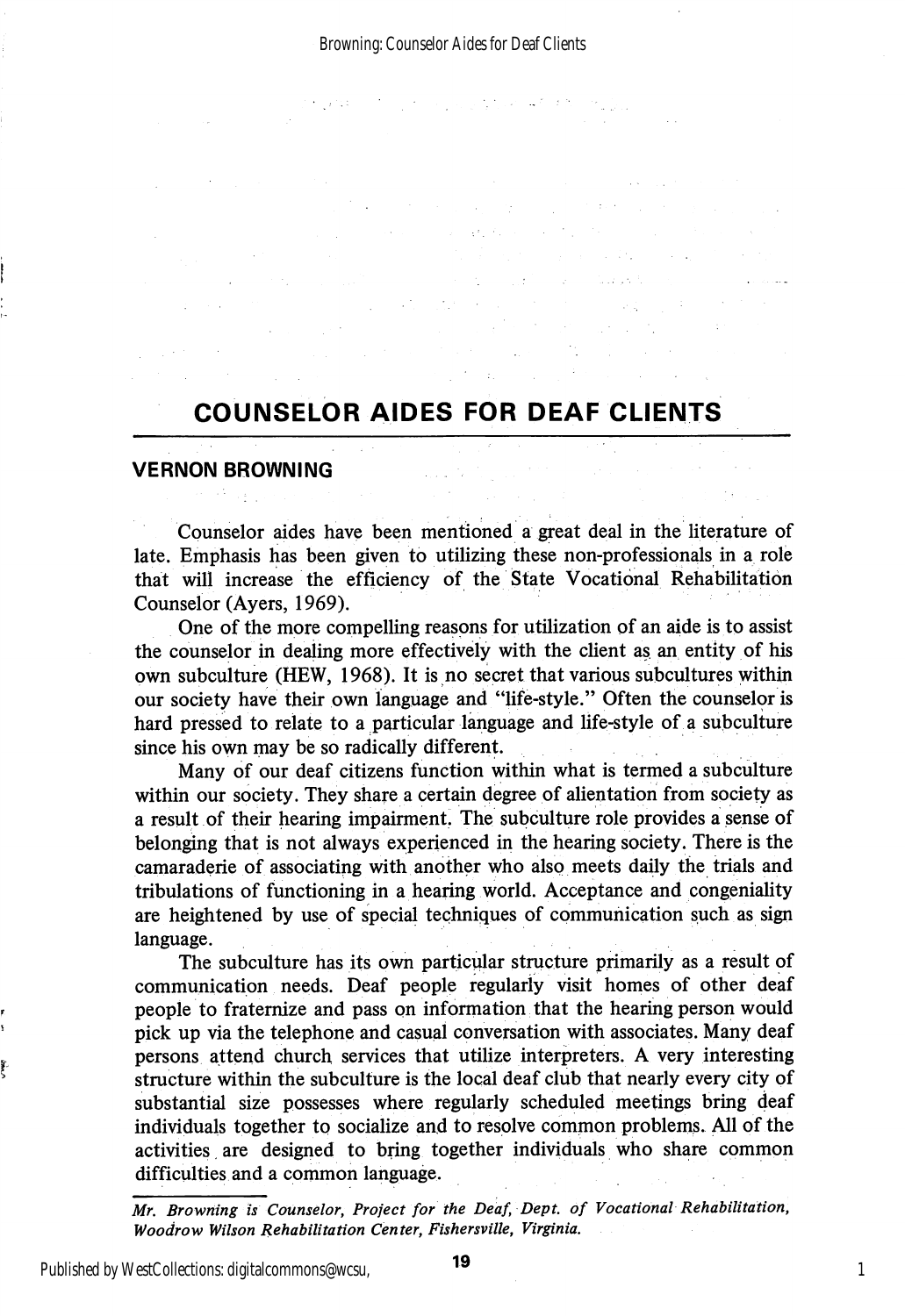#### COUNSELOR AIDES FOR DEAF CLIENTS

The counselor with normal hearing, who has had little or no experience with the deaf subculture, is most certainly going to have difficulty in working with this particular population. Communication will be the first major obstacle that is met. Many deaf clients will utilize sign language as a communication technique. This requires that the counselor must either know sign language himself or use an interpreter. It often is not easy to find an interpreter in certain geographical areas. When one is found, objection is occasionally raised by the deaf person to having an interpreter, since it involves a third party in his personal affairs. Counselors, too, are reluctant to learn sign language since they often serve only a limited number of deaf clients in a general caseload of handicapped people.

į Ţ

Further difficulties arise when the counselor is not fully aware of the educational, social and economic problems associated with being deaf. Very often there is reduced achievement in basic education, especially in language development. Hearing most profoundly contributes to our social develop ment. Consider not being able to hear ordinary conversation — ponder what is lost in the social sense! Economically, how can one succeed in today's technological world being unable to adequately cope educationally and socially?

Into the scene steps the counselor aide for the deaf! Ideally, here is a person who is very proficient in the communication techniques of the deaf. He should be a person who has had close contact with the deaf for some time. Additionally, he should have frequented the homes of the deaf often, attended church services for the deaf or perhaps visited the various social gatherings. It may even be that this individual is a son or daughter of deaf parents and knows the deaf world on a very personal basis. Even though the aide may not have advanced education nor specific rehabilitation service training, he can make a contribution at the outset due simply to the fact that he understands the deaf and can communicate with them. An example of how a counselor aide may function is indicated by the following true incident: A young deaf lady, unemployed, discouraged, and generally unhappy at home with her mother and two children walked out in total despair. Realizing that the young lady was attempting to lose herself in the crowd, her mother telephoned a counselor aide for the deaf. An immediate search began and the deaf woman was located in a cheap rooming house some miles from her home. The counselor aide met with the young lady and persuaded her to return to her home by holding out a ray of hope to her. He informed her that he would support her in every way possible to obtain job training and other services as needed. The young lady was given vocational training (keypunch operator) along with maintenance funds to provide for a small apartment and food. The entire rehabilitation period took ten months with the counselor aide assisting the young lady in every way possible until she graduated from the course. Upon graduation, a job position was obtained by the counselor aide. The deaf lady started at the lowest rung of Federal Civil Service employment with a GS 1 rating. She was quickly promoted and